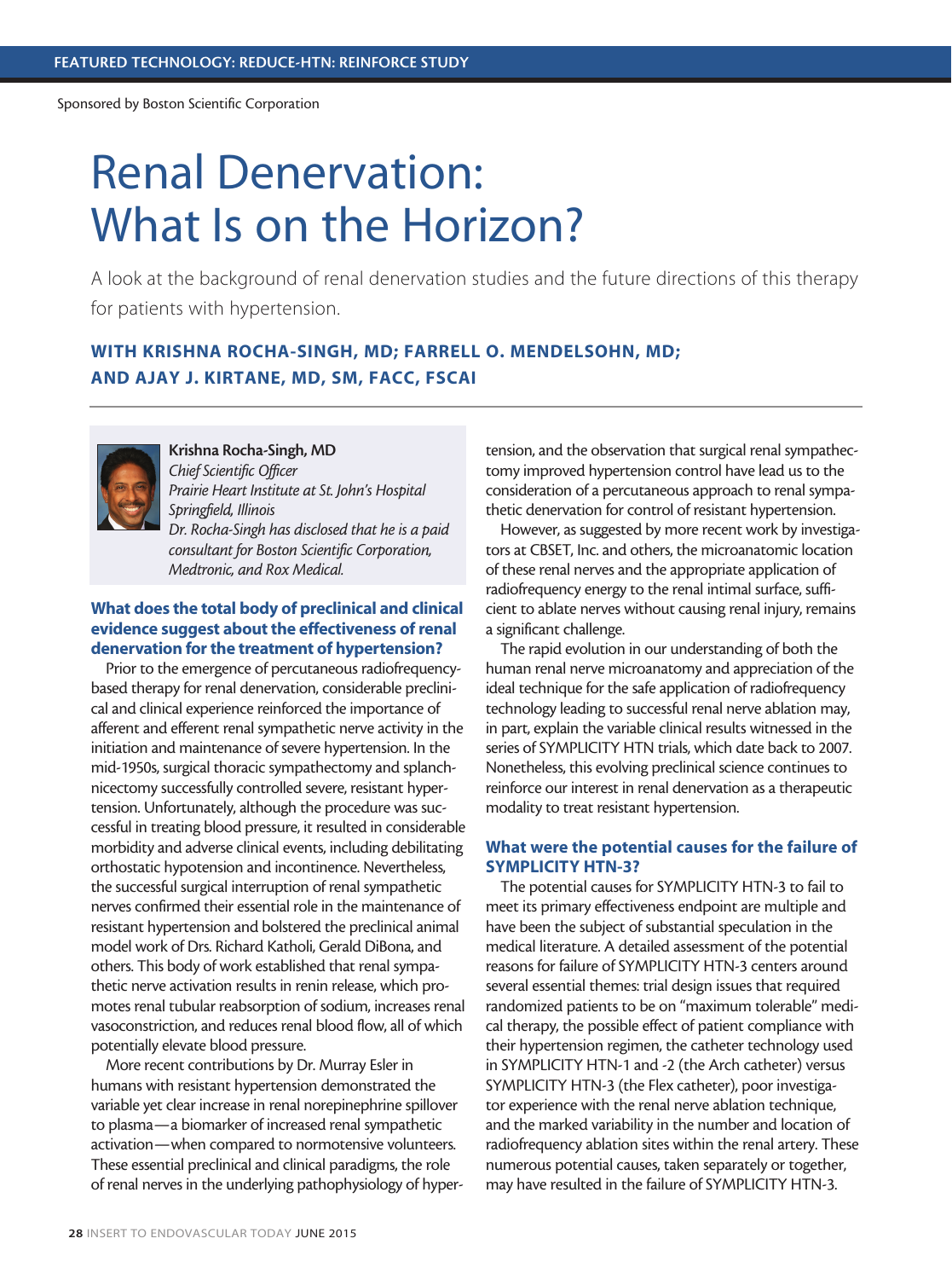#### How do you reconcile the positive results seen in the early renal denervation studies with the negative results seen in SYMPLICITY HTN-3?

This question reflects on the importance and impact of the clinical trial design and its many ramifications. The essential differences in the trial designs between SYMPLICITY HTN-1 and -2 and the pivotal SYMPLICITY HTN-3 demonstrate the potential effect of investigator patient selection bias, the inclusion and exclusion criteria as it affected the patient cohort studied, the appropriate method by which serial blood pressure measurements were performed (office blood pressure vs ambulatory blood pressure measurements), and evolution of the various techniques and technologies for the application of radiofrequency energy.

However, the differences between the series of SYMPLICITY trials go well beyond issues of trial design. Differences in operator experience in SYMPLICITY HTN-1 and -2 versus SYMPLICITY HTN-3, in which the typical investigator performed only three procedures with specific pretrial "hands-on" training with the technique, and the differences in patient referral patterns to European and Australian hypertension centers of excellence may have also influenced the trial results. These issues not withstanding, the randomized sham-controlled trial design and trial execution of SYMPLICITY HTN-3 must be considered a central element in the discrepant results.

#### Have the hypertension and interventional physician communities taken any steps to understand the factors that resulted in the failure of SYMPLICITY HTN-3?

Since Medtronic announced that SYMPLICITY HTN-3 failed to meet its primary efficacy endpoint on January 9, 2014 (with full results presented at the ACC meeting on March 29, 2014), there has been considerable debate and reflection within and among the hypertension and interventional communities. As previously noted, there have been questions as to the discrepancy of the trial design, the influence of the requirement of prescribed use of "maximal tolerable" medical therapy and its impact on patient behavior and compliance, and the hypothesis that physician device use training, when taken together, contributed to substantial "noise" that may have masked any actual impact of renal denervation.

The debate has also focused on the mercurial nature of the blood pressure and its assessment as a trial endpoint. Debate regarding the multiple potential reasons for the failure of SYMPLICITY HTN-3 has refocused the physician communities to consider a more "pharma-like" phase II trial design, which is reflected in the upcoming REDUCE-HTN: REINFORCE study. The design of this randomized

100-patient investigation is an attempt to remove, as much as possible, the overlying confounding variables and isolate the potential direct effect of renal denervation in the absence of medical therapies and the associated change in medical therapies. This trial design, approved in collaboration with the American Society of Hypertension and the US Food and Drug Administration (FDA), is an important step to refocus attention on the fundamentals of radiofrequency-based renal denervation.

#### What has the medical community learned about the resistant hypertensive patient population, and the challenges in studying it, from SYMPLICITY HTN-3 and its disparity from previous trials?

Appropriately, attention has focused on patient selection and patient behavior prior to and during the treatment phase of these trials. There are multiple influences on patient behavior and its potential impact on trial results; specifically, simply going through the informed consent phase, coupled with a potential Hawthorne effect, whereby a patient's behavior may change simply by being observed in a clinical trial setting, may affect trial results. The subsequent trial designs will center on the mitigating influences that may mask an underlying beneficial hypertensive effect. Importantly, one of the collateral benefits from the failure of SYMPLICITY HTN-3 is the increased awareness now paid to this previously relatively neglected patient cohort. Many patients who were screen failures in SYMPLICITY HTN-3 are now, hopefully, receiving increased medical attention.

The use of office blood pressure values as opposed to ambulatory blood pressure measurements has been another topic of ongoing debate. Although the majority of investigators believe that ambulatory blood pressure is a more accurate assessment of a patient's blood pressure throughout the day, this technique has traditionally not been used by general internists but more by hypertensive specialists. The fact that this technology is not reimbursed by the Centers for Medicare & Medicaid Services has also made the transition from a clinical trial into clinical practice potentially problematic.

Finally, the devices, which by their design reduce the variability of the application of radiofrequency energy, have evolved. The newer devices are potentially able to provide a more uniform application of radiofrequency energy throughout the length of the renal artery; unfortunately, however, the simple fact remains that the denervation procedure remains a "black box" relative to understanding the in–cath lab procedural endpoint. This issue will persist in newer device designs to be employed in the trials using the Vessix (Boston Scientific Corporation) and Spyral (Medtronic) catheters.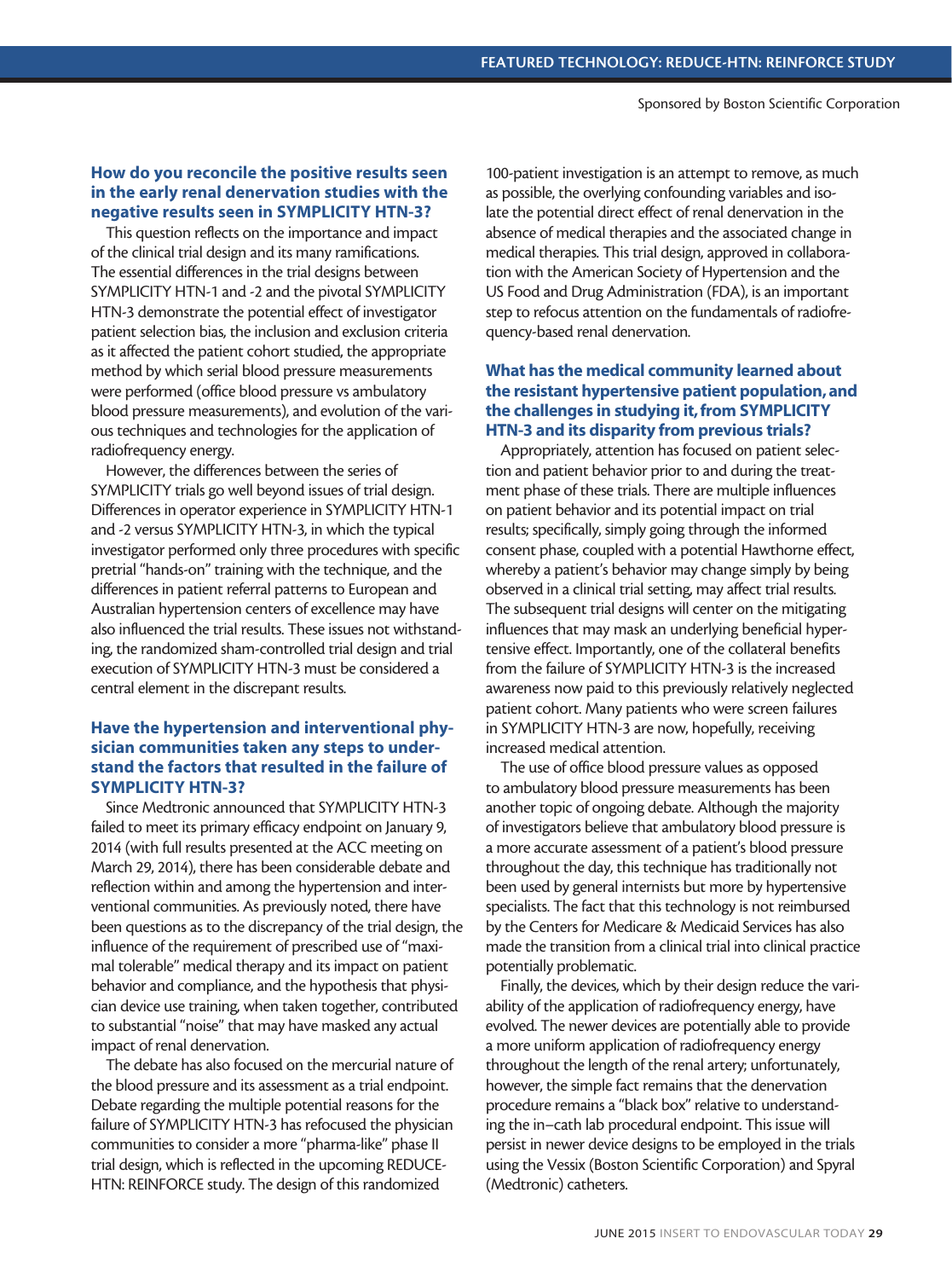#### Should the focus change for future studies? If so, why? And, to what?

As more clinical data from various registries are reported, we will have additional insight into the appropriate patient cohorts that should be considered for denervation as an adjunct to their medical therapy. Emerging evidence seems to suggest that older hypertensive patients with isolated systolic hypertension may not be ideal candidates for renal denervation. I suspect we will evolve to the understanding that based on both patient hypertension "phenotypes" and renal artery anatomy, one size does not fit all.

Regardless, the intermediate step in performing a phase II trial whereby drugs are "washed out" will be a very challenging trial design because the patient cohort selected to partake in such a trial may be very different from the cohort involved in a pivotal trial. Ultimately, any pivotal clinical trial design will have to address aspects of variable patient behaviors and compliance. In this regard, assessments of patient compliance with random urine testing, pill counts, assessment of pharmacy records, etc. has been discussed. These rather excessive design elements may be impractical in a larger pivotal cohort. Rather, I believe the solution is to focus on the appropriate hypertensive patient cohort with the appropriate anatomy and clinical indications. Recall that in the advent of the SYMPLICITY trials, we were led to believe that patients with resistant hypertension numbered in the billions. Clearly, that estimate has been overstated; the screen failure rate of approximately 65% witnessed in SYMPLICITY HTN-3 has taught us otherwise.

#### What are likely to be the most appropriate pivotal trial designs for future device trials on hypertension?

Future trial designs for radiofrequency-based renal denervation should focus on specific patient populations. Including larger hypertension cohorts may be impractical and again result in substantial "noise." Rather, trials to specifically address the African American cohort may be appropriate and thereby test this therapy in a more homogenous population. Other trial designs should consider renal denervation in patients undergoing atrial fibrillation ablation as an important adjunct to reduce its recurrence. Additionally, understanding the underlying pathophysiology related to sympathetic modulation in those patients with underlying systolic heart failure may be a more focused patient group. As such, incremental trial designs that are more narrowly focused on specific cohorts may be the best way to advance the clinical spectrum of where this important therapy is best suited.



Farrell O. Mendelsohn, MD *Director, Interventional Hypertension Therapies Program Cardiology PC Birmingham, Alabama Dr. Mendelsohn has stated that he has no financial interests related to this article.* 

#### Based on your review of SYMPLICITY HTN-3 and its failure to meet its primary endpoint, what role did the Ardian technology play in the failure, and what role did operator variability play?

The SYMPLICITY HTN-3 trial failed for a multitude of reasons. Many of these, such as very inconsistent antihypertensive therapy and highly variable baseline blood pressure recordings, had nothing to do with the limitations of the Symplicity renal denervation system (Ardian, Inc., acquired by Medtronic in 2010).<sup>1</sup> The lack of efficacy related to the Symplicity device may be related more to operator performance than to the technology itself. The Symplicity Flex catheter used in HTN-3 differs in some ways from the original device known as the Symplicity Arch catheter used in the successful predicate studies HTN-1 and HTN-2.

Both devices have single electrodes located at their tips, but the newer version requires the operator to actively appose the catheter tip to the artery wall by manually deflecting the tip with a lever on the handle. Although seemingly a subtle difference, it translates into more variability in terms of contact between the catheter tip and the artery wall. Insufficient wall contact will compromise lesion creation in the artery wall and thus limit efficacy, as adequate artery wall apposition is a critical determinant of a successful ablation. The single human postmortem specimen reported with the Symplicity Flex catheter showed very shallow tissue penetration with minimal nerve injury, likely reflecting poor contact between the catheter and the artery wall.<sup>2</sup>

The Symplicity generator offers some feedback to the operator regarding the tissue contact of the catheter; it records both temperature at the catheter tip and impedance of the tissue. A stable baseline impedance, drop in impedance with energy delivery, and rise in tissue temperature during ablation all suggest effective artery wall apposition. Still, these variables require some operator judgment for interpretation. The procedural requirements pertain to each contact point for ablation, and multiple contact points with Symplicity Flex have to be positioned by the operator in order to create a circumferential injury pattern thought to be necessary for effective renal nerve injury. Despite HTN-3 using a different catheter than in HTN-1 and HTN-2, the technology is the same—a single-point radiofrequency ablation device. The difference, however,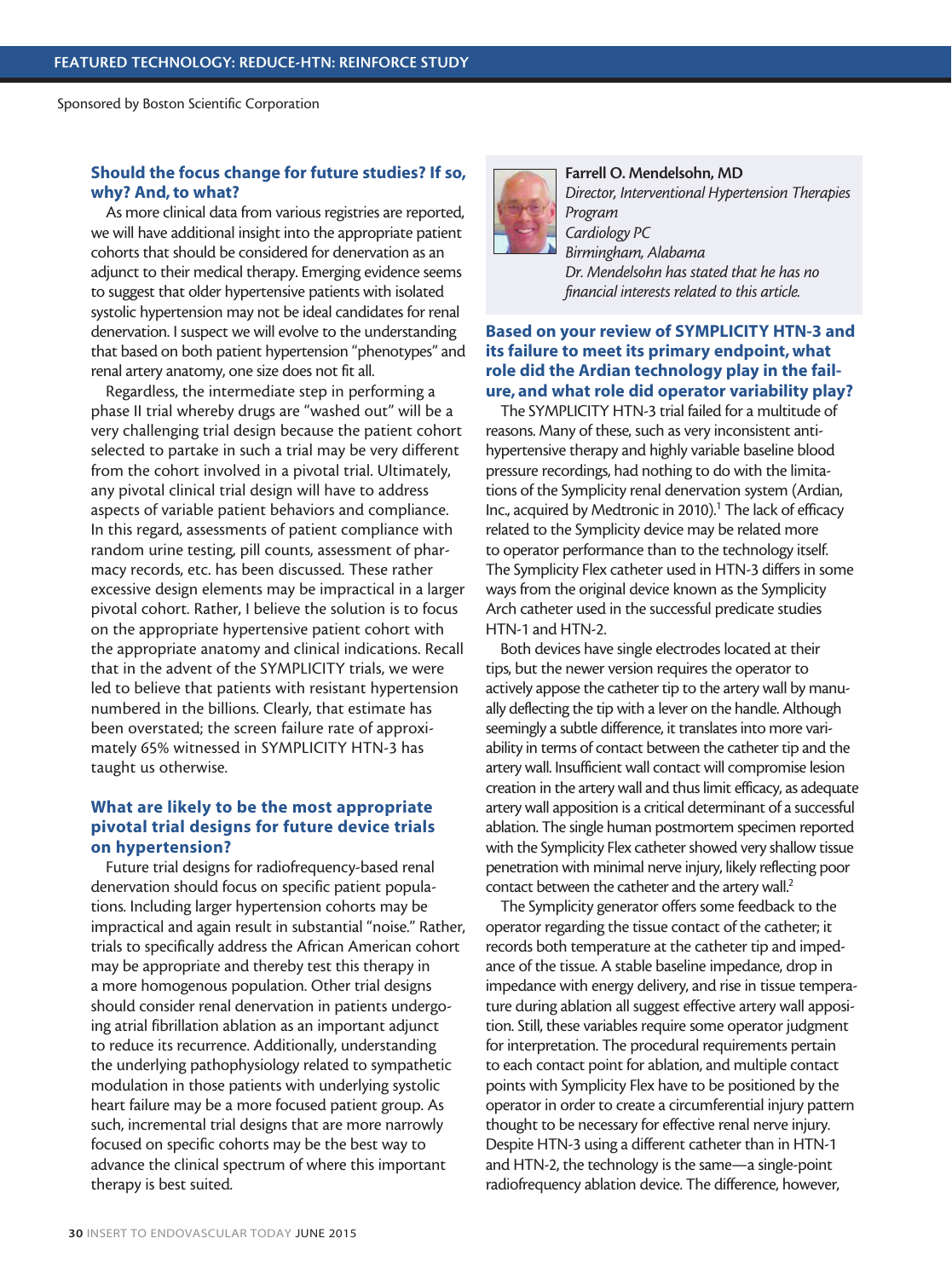is that the technique and operator experience with this technique differs greatly between these studies. On average, the number of ablations per patient in HTN-3 (9.2) was less than the average number of ablations performed by much more experienced operators in the severe hypertension cohort of the SYMPLICITY global registry (13.7).<sup>1,3</sup> Furthermore, a post hoc analysis of the HTN-3 study showed that a greater number of renal artery ablations led to a more pronounced blood pressure drop.

Also, in the HTN-3 study, only 19 of 364 patients treated with Symplicity Flex underwent a four-quadrant injury pattern in both renal arteries. This multiquadrant injury pattern more effectively targets the renal nerves distributed around the artery, showing a trend toward greater blood pressure lowering in this group.<sup>1</sup> So, it seems that technical rather than technological issues may have compromised the performance of SYMPLICITY in HTN-3. The recently published DENER-HTN trial using the same Flex catheter but with experienced operators is a well-designed, randomized, sham-controlled trial. Its clinical success, in stark contrast to HTN-3, highlights the technical and/or operator issues that may have plagued the earlier study.<sup>4</sup>

#### What does the medical community know about renal neuroanatomy that impacts the success or failure of renal denervation, and what still remains to be studied?

Atherton et al first reported the renal nerve distribution pattern in a human postmortem study of nine renal arteries.<sup>5</sup> The study was limited by relatively shallow sampling into the artery wall. Still, the number of nerves increased along the length of the artery and became closer to the lumen as the nerves approached the kidney. Sakakura et al confirmed that the nerves have a shallower depth distally, averaging  $2.6 \pm 0.77$  mm.<sup>6</sup> The more shallow the nerves, the more susceptible they are to injury via various renal artery ablation techniques. Nerves have been found as far as 10 mm away from the renal artery, but it is unclear whether these nerves are actually traveling to the kidney.

There is also some asymmetry in terms of nerve distribution around the artery, favoring the ventral surface, but a significant number of nerves occupy each quadrant of the renal artery wall.<sup>7</sup> These anatomic considerations suggest that the optimal renal nerve target injury zone may be the most distal aspect of the renal artery or in fact into the renal artery branches where the nerves are closer to the catheter tip. Preclinical studies with both the Symplicity catheter and the EnligHTN catheter (St. Jude Medical, Inc.) indicate more effective nerve injury occurs when more distal ablation is performed.<sup>8,9</sup>

It remains unknown whether all renal nerve fibers must be ablated for successful blood pressure lowering



Figure 1. Overview of the mechanisms of the Vessix system.

or if there is some critical threshold effect. Furthermore, it is unclear whether it is more important to interrupt the efferent or afferent nerve traffic. Because these nerves travel together, they are injured simultaneously with the current renal ablation techniques.

#### Do you think the Vessix system avoids the technical and operator issues experienced in SYMPLICITY HTN-3?

The Vessix renal denervation system overcomes many of the technical challenges that plagued the Symplicity device in HTN-3. The Vessix system is composed of a balloon catheter with a helical array of electrodes mounted on its surface, with thermistors positioned in between each electrode pair (Figure 1). The balloon actively apposes the electrodes to the artery wall, ensuring sufficient tissue contact that is confirmed by internal measurements made by the generator and recorded on a display. The generator uses a temperaturecontrol algorithm to deliver energy at 68°C to the electrode surface, creating a consistent ablation lesion approximately 4 mm deep into the artery wall. The helical electrode array creates a multiquadrant injury pattern independent of operator positioning of the catheter.

The system also uses bipolar electrodes to deliver radiofrequency energy more efficiently into the tissue. The design features of the Vessix system have been optimized based upon renal nerve anatomy and should minimize or eliminate the technical and operator limitations experienced with the Symplicity Flex catheter in HTN-3.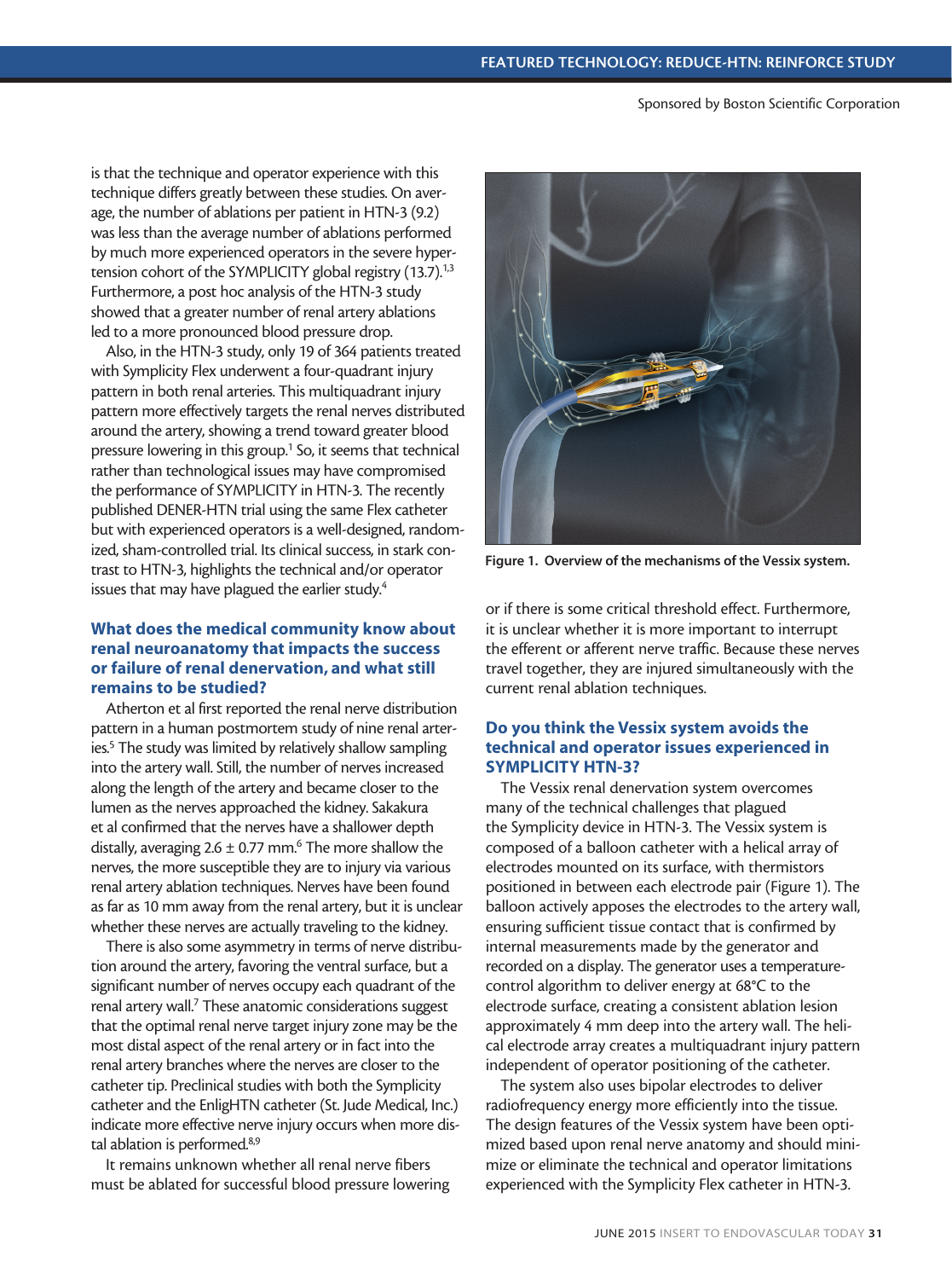1. Kandzari DE, Bhatt DL, Brar S, et al. Predictors of blood pressure response in the SYMPLICITY HTN-3 trial. Eur Heart J.2015;36:219-227.

2. Vink EE, Goldschmeding R, Vink A, et al. Limited destruction of renal nerves after catheter-based renal denervation: results of a human case study. Nephrol Dial Transplant.2014;29:1608-1610.

3. Böhm M, Mahfoud F, Ukena C, et al; GSR Investigators. First report of the global SYMPLICITY registry on the effect of renal artery denervation in patients with uncontrolled hypertension. Hypertension. 2015;65:766-774.

4. Azizi M, Sapoval M, Gosse P, et al; the Renal Denervation for Hypertension (DENERHTN) investigators. Optimum and stepped care standardised antihypertensive treatment with or without renal denervation for resistant hypertension (DENERHTN): a multicentre, open-label, randomised controlled trial [published online ahead of print January 23, 2015].

Lancet. 5. Atherton DS, Deep NL, Mendelsohn FO. Micro-anatomy of the renal sympathetic nervous system: a human

postmortem histologic study. Clin Anat. 2012;25:628-633.

6. Sakakura K, Tunev S, Yahagi K, et al. Comparison of histopathologic analysis following renal sympathetic denervation over multiple time points. Circ Cardiovasc Interv. 2015;8:e001813.

7. Tzafriri AR, Mahfoud F, Keating JH, et al. Innervation patterns may limit response to endovascular renal denervation.J Am Coll Cardiol.2014;64:1079-1087.

8. Melder R. Preclinical insights into the optimal ablation location for renal denervation procedures. Presented at Transcatheter Cardiovascular Therapeutics 2014; September 13–17, 2014; Washington, DC.

9. Henegar J, Zhang X, DeRama R, et al. Histologic analysis of renal nerve injury following catheter-based renal denervation in obese, hypertensive canines. Presented at Transcatheter Cardiovascular Therapeutics 2014; September 13–17, 2014; Washington, DC.



#### Ajay J. Kirtane, MD, SM, FACC, FSCAI

*Chief Academic Officer, Center for Interventional Vascular Therapy Associate Professor of Medicine at Columbia University Medical Center*

*Director, Interventional Cardiology Fellowship Program and Catheterization Laboratory Quality New York-Presbyterian Hospital, New York, New York Dr. Kirtane has disclosed institutional research grants to Columbia University from Medtronic, Boston Scientific, Abiomed, St. Jude Medical, Vascular Dynamics, Eli Lilly, and GlaxoSmithKline.*

### What is the aim of the REDUCE-HTN: REINFORCE study?

The aim of this study is to try to clearly answer the question of whether renal denervation can actually reduce blood pressure. For many who are in the field, this is often taken as a given. However, considering the mixed results of previous trials, we have to critically assess the current state of the evidence, as this concept has not yet been definitely proven.

#### Can you provide an overview of the study protocol?

The trial will examine the efficacy and safety of the Vessix system compared with a masked (sham) procedure in patients who have uncontrolled (but not unstable) hypertension when off medications. Patients who are stable but with elevated blood pressures off medications are candidates for this study, as are patients on a limited number of medications who have elevated blood pressures when off these medications. Please see Table 1 for further details of the study.

| TABLE 1. REDUCE-HTN: REINFORCE STUDY<br><b>DETAILS</b> |                                                                                                                                                                                                                                                                                                                                                                                                                                                                                                                                                                                                                                                                                                                                                 |
|--------------------------------------------------------|-------------------------------------------------------------------------------------------------------------------------------------------------------------------------------------------------------------------------------------------------------------------------------------------------------------------------------------------------------------------------------------------------------------------------------------------------------------------------------------------------------------------------------------------------------------------------------------------------------------------------------------------------------------------------------------------------------------------------------------------------|
| Randomization                                          | 2:1 (test: control)<br>Test: renal denervation<br>Control: masked procedure (renal<br>angiogram)                                                                                                                                                                                                                                                                                                                                                                                                                                                                                                                                                                                                                                                |
| Key inclusion<br>criteria                              | $\geq$ 18 and $\leq$ 75 years of age<br>Office systolic blood pressure ≥ 150<br>$\ddot{\phantom{0}}$<br>mm Hg and ≤ 180 mm Hg based on<br>an average of three office-based blood<br>pressure measurements<br>Average 24-h ambulatory systolic<br>blood pressure ≥ 135 mm Hg and<br>$\leq$ 170 mm Hg<br>For each kidney, a main renal artery,<br>with or without accessory renal arter-<br>ies, with diameter ≥ 3 mm and<br>$\leq$ 7 mm and length $\geq$ 20 mm                                                                                                                                                                                                                                                                                  |
| Primary efficacy<br>assessment                         | Mean reduction in average 24-h<br>ambulatory systolic blood pressure at<br>8 weeks postrandomization                                                                                                                                                                                                                                                                                                                                                                                                                                                                                                                                                                                                                                            |
| Safety<br>assessments*                                 | Safety assessments analyzed at all follow-<br>up time points:<br>All-cause death<br>Renal failure<br>Hospitalization for hypertensive crisis<br>$\bullet$<br>Hospitalization due to severe hypoten-<br>sion/syncope<br>Safety assessments analyzed at 4 weeks:<br>Significant embolic event resulting in<br>end-organ damage or intervention to<br>prevent it<br>Renal artery dissection or perforation<br>requiring intervention<br>Vascular complications requiring surgical<br>repair, interventional procedure, throm-<br>bin injection, or blood transfusion<br>Safety assessments analyzed at 6 months:<br>Significant new renal artery stenosis<br>assessed by duplex ultrasound and<br>confirmed by the angiographic core<br>laboratory |

*\*All safety assessments will be adjudicated by an independent clinical events committee.*

#### Does this new study design address the questions raised by SYMPLICITY HTN-3?

By restricting the study population to one that is off medication, some of the variability in previous trials (eg, dose changes of medications, etc) can be reduced (Figure 1). Additionally, the use of ambulatory blood pressure for enrollment and endpoint assessment should